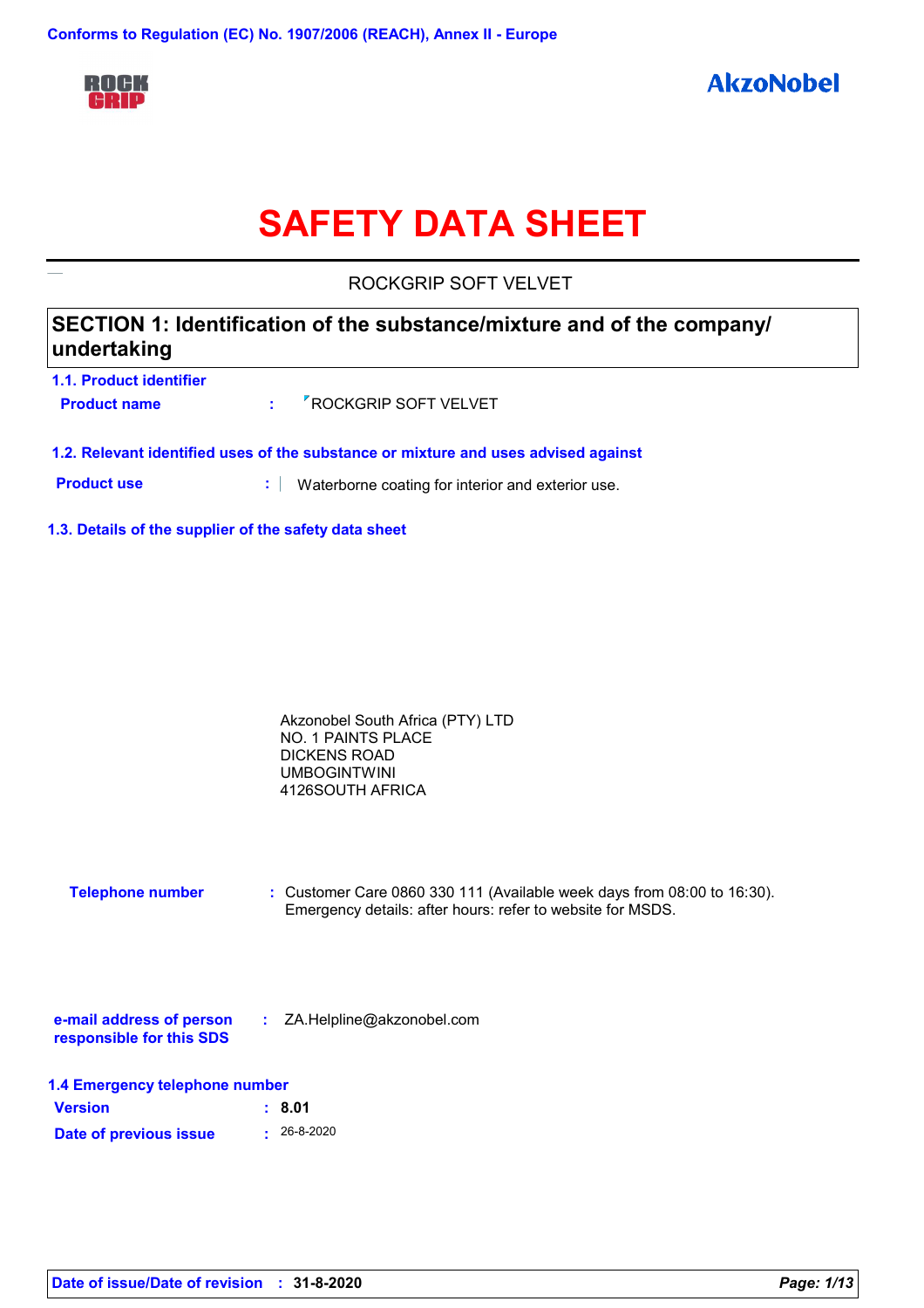# **SECTION 2: Hazards identification**

| 2.1 Classification of the substance or mixture                                                                                                                  |                                                                                                                              |
|-----------------------------------------------------------------------------------------------------------------------------------------------------------------|------------------------------------------------------------------------------------------------------------------------------|
| <b>Product definition</b>                                                                                                                                       | $:$ Mixture                                                                                                                  |
|                                                                                                                                                                 | Classification according to Regulation (EC) No. 1272/2008 [CLP/GHS]                                                          |
| Skin Sens. 1, H317<br>Aquatic Chronic 3, H412                                                                                                                   |                                                                                                                              |
|                                                                                                                                                                 | The product is classified as hazardous according to Regulation (EC) 1272/2008 as amended.                                    |
| <b>Ingredients of unknown</b><br>toxicity                                                                                                                       | $: 0\%$                                                                                                                      |
| <b>Ingredients of unknown</b><br>ecotoxicity                                                                                                                    | $: 0\%$                                                                                                                      |
|                                                                                                                                                                 | See Section 16 for the full text of the H statements declared above.                                                         |
|                                                                                                                                                                 | See Section 11 for more detailed information on health effects and symptoms.                                                 |
| 2.2 Label elements                                                                                                                                              |                                                                                                                              |
| <b>Hazard pictograms</b>                                                                                                                                        |                                                                                                                              |
| <b>Signal word</b>                                                                                                                                              | : Warning                                                                                                                    |
| <b>Hazard statements</b>                                                                                                                                        | : H317 - May cause an allergic skin reaction.<br>H412 - Harmful to aquatic life with long lasting effects.                   |
| <b>Precautionary statements</b>                                                                                                                                 |                                                                                                                              |
| <b>General</b>                                                                                                                                                  | : P102 - Keep out of reach of children.<br>P101 - If medical advice is needed, have product container or label at hand.      |
| <b>Prevention</b>                                                                                                                                               | : P262 - Do not get in eyes, on skin, or on clothing.                                                                        |
| <b>Response</b>                                                                                                                                                 | : P312 - Call a POISON CENTER or doctor/physician if you feel unwell.                                                        |
| <b>Storage</b>                                                                                                                                                  | : Not applicable.                                                                                                            |
| <b>Disposal</b>                                                                                                                                                 | : P501 - Dispose of contents and container in accordance with all local, regional,<br>national or international regulations. |
| <b>Hazardous ingredients</b>                                                                                                                                    | : $C(M)$ IT/MIT(3:1)<br>methylisothiazolinone                                                                                |
|                                                                                                                                                                 | Warning! Hazardous respirable droplets may be formed when sprayed. Do not<br>breathe spray or mist.                          |
| <b>Annex XVII - Restrictions</b><br>on the manufacture,<br>placing on the market and<br>use of certain dangerous<br>substances, mixtures and<br><b>articles</b> | : Not applicable.                                                                                                            |
| <b>Special packaging requirements</b>                                                                                                                           |                                                                                                                              |
| <b>Containers to be fitted</b><br>with child-resistant<br>fastenings                                                                                            | : Not applicable.                                                                                                            |
| <b>Tactile warning of danger</b>                                                                                                                                | : Not applicable.                                                                                                            |
| <b>2.3 Other hazards</b>                                                                                                                                        |                                                                                                                              |
| Other hazards which do<br>not result in classification                                                                                                          | : None known.                                                                                                                |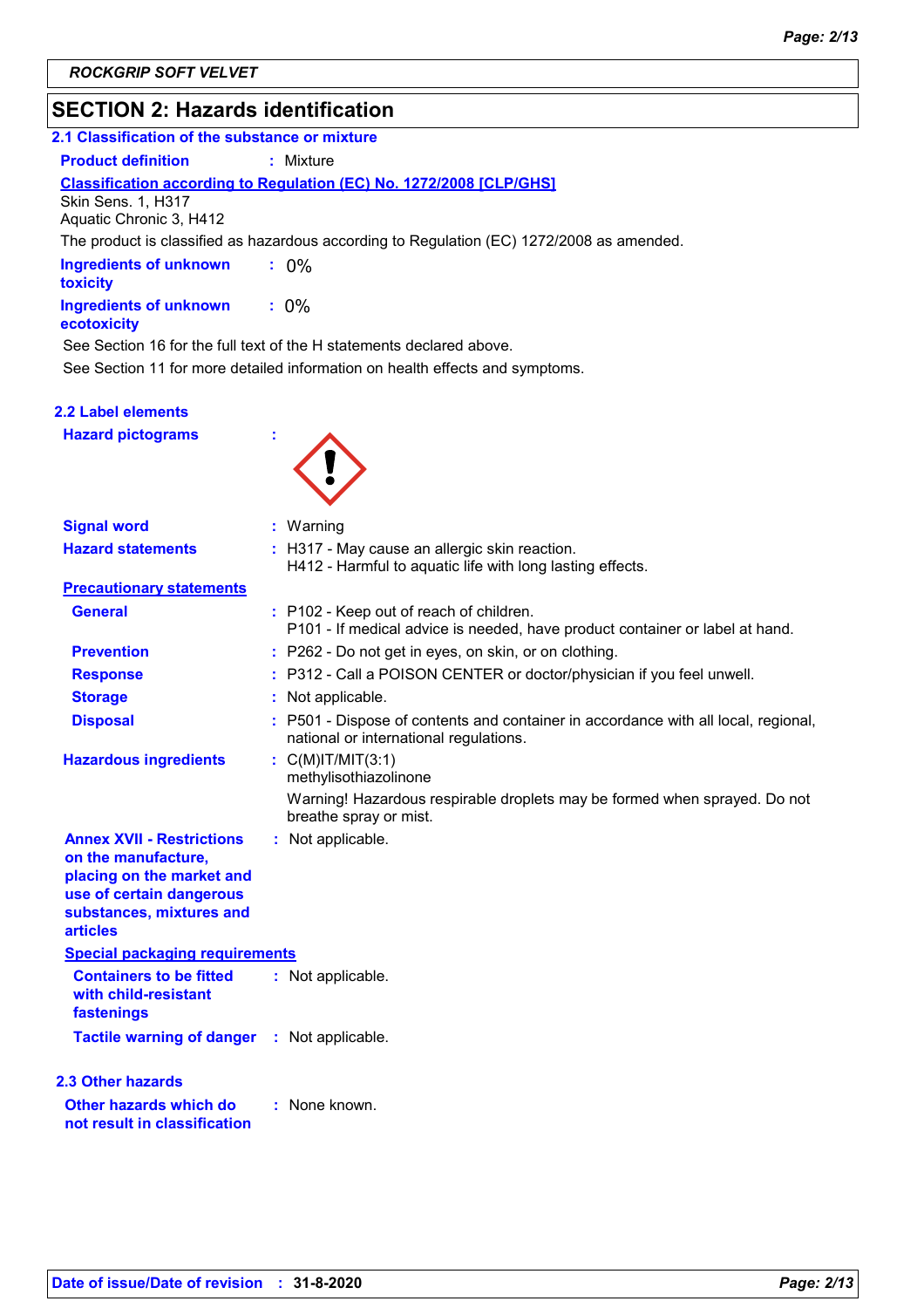# **SECTION 3: Composition/information on ingredients**

| <b>3.2 Mixtures</b>              | : Mixture                                                                                                                                    |                  |                                                                                                                                                                                                                                                                                                                                                   |                |
|----------------------------------|----------------------------------------------------------------------------------------------------------------------------------------------|------------------|---------------------------------------------------------------------------------------------------------------------------------------------------------------------------------------------------------------------------------------------------------------------------------------------------------------------------------------------------|----------------|
| <b>Product/ingredient name</b>   | <b>Identifiers</b>                                                                                                                           | $\frac{9}{6}$    | <b>Regulation (EC) No.</b><br>1272/2008 [CLP]                                                                                                                                                                                                                                                                                                     | <b>Type</b>    |
| ammonia<br>$C(M)$ IT/MIT $(3:1)$ | IEC: 215-647-6<br>ICAS: 1336-21-6<br>Index:<br>007-001-01-2<br>IREACH #:<br>l01-2120764691-48<br>ICAS: 55965-84-9<br>lIndex:<br>613-167-00-5 | l≤0,3<br>< 0.025 | Skin Corr. 1B, H314<br>Eye Dam. 1, H318<br>STOT SE 3, H335<br>Aquatic Acute 1, H400 (M=1)<br>Acute Tox. 3, H301<br>Acute Tox. 2, H310<br>Acute Tox. 2, H330<br>Skin Corr. 1C, H314<br>Eye Dam. 1, H318<br>Skin Sens. 1A, H317<br>Aquatic Acute 1, H400 (M=100)<br>Aquatic Chronic 1, H410 (M=100)<br>See Section 16 for<br>the full text of the H | $[1]$<br>$[1]$ |
|                                  |                                                                                                                                              |                  | statements declared<br>above.                                                                                                                                                                                                                                                                                                                     |                |

There are no additional ingredients present which, within the current knowledge of the supplier and in the concentrations applicable, are classified as hazardous to health or the environment, are PBTs, vPvBs or Substances of equivalent concern, or have been assigned a workplace exposure limit and hence require reporting in this section.

**Type** 

[1] Substance classified with a health or environmental hazard

[2] Substance with a workplace exposure limit

[3] Substance meets the criteria for PBT according to Regulation (EC) No. 1907/2006, Annex XIII

[4] Substance meets the criteria for vPvB according to Regulation (EC) No. 1907/2006, Annex XIII

[5] Substance of equivalent concern

[6] Additional disclosure due to company policy

Occupational exposure limits, if available, are listed in Section 8.

### **SECTION 4: First aid measures**

#### **4.1 Description of first aid measures**

| <b>General</b>                    | : In all cases of doubt, or when symptoms persist, seek medical attention. Never give<br>anything by mouth to an unconscious person. If unconscious, place in recovery<br>position and seek medical advice.                                                              |
|-----------------------------------|--------------------------------------------------------------------------------------------------------------------------------------------------------------------------------------------------------------------------------------------------------------------------|
| <b>Eye contact</b>                | : Remove contact lenses, irrigate copiously with clean, fresh water, holding the<br>eyelids apart for at least 10 minutes and seek immediate medical advice.                                                                                                             |
| <b>Inhalation</b>                 | : Remove to fresh air. Keep person warm and at rest. If not breathing, if breathing is<br>irregular or if respiratory arrest occurs, provide artificial respiration or oxygen by<br>trained personnel.                                                                   |
| <b>Skin contact</b>               | : Remove contaminated clothing and shoes. Wash skin thoroughly with soap and<br>water or use recognised skin cleanser. Do NOT use solvents or thinners.                                                                                                                  |
| <b>Ingestion</b>                  | : If swallowed, seek medical advice immediately and show the container or label.<br>Keep person warm and at rest. Do NOT induce vomiting.                                                                                                                                |
| <b>Protection of first-aiders</b> | : No action shall be taken involving any personal risk or without suitable training. It<br>may be dangerous to the person providing aid to give mouth-to-mouth resuscitation.<br>Wash contaminated clothing thoroughly with water before removing it, or wear<br>gloves. |

#### **4.2 Most important symptoms and effects, both acute and delayed**

There are no data available on the mixture itself. The mixture has been assessed following the conventional method of the CLP Regulation (EC) No 1272/2008 and is classified for toxicological properties accordingly. See Sections 2 and 3 for details.

Exposure to component solvent vapour concentrations in excess of the stated occupational exposure limit may result in adverse health effects such as mucous membrane and respiratory system irritation and adverse effects on the kidneys, liver and central nervous system. Symptoms and signs include headache, dizziness, fatigue, muscular weakness, drowsiness and, in extreme cases, loss of consciousness.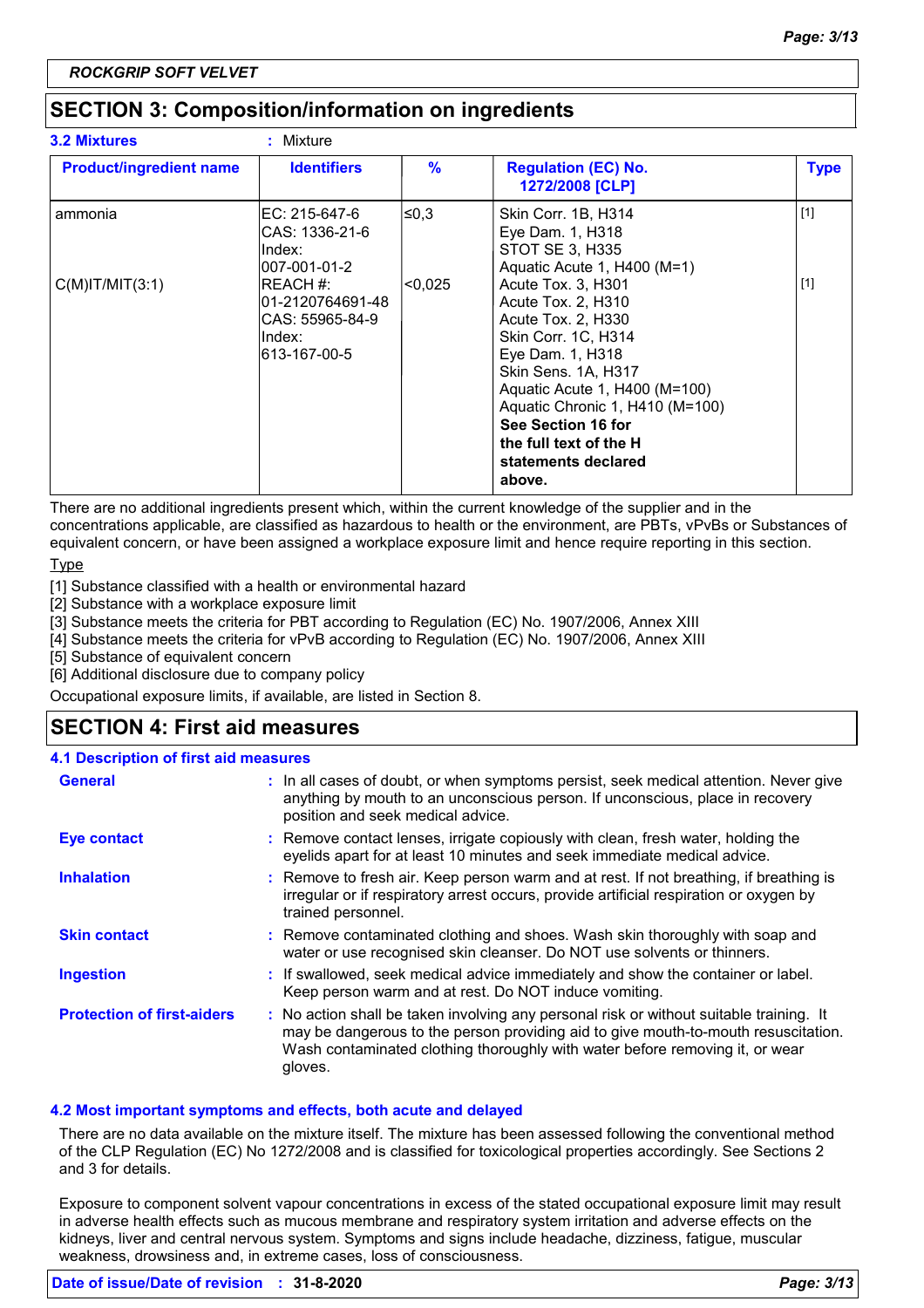*ROCKGRIP SOFT VELVET*

## **SECTION 4: First aid measures**

Solvents may cause some of the above effects by absorption through the skin. Repeated or prolonged contact with the mixture may cause removal of natural fat from the skin, resulting in non-allergic contact dermatitis and absorption through the skin.

If splashed in the eyes, the liquid may cause irritation and reversible damage.

Ingestion may cause nausea, diarrhea and vomiting.

This takes into account, where known, delayed and immediate effects and also chronic effects of components from short-term and long-term exposure by oral, inhalation and dermal routes of exposure and eye contact.

Contains C(M)IT/MIT(3:1), methylisothiazolinone. May produce an allergic reaction.

#### **4.3 Indication of any immediate medical attention and special treatment needed**

| <b>Notes to physician</b>  | Treat symptomatically. Contact poison treatment specialist immediately if large |
|----------------------------|---------------------------------------------------------------------------------|
|                            | quantities have been ingested or inhaled.                                       |
| <b>Specific treatments</b> | No specific treatment.                                                          |

See toxicological information (Section 11)

| <b>SECTION 5: Firefighting measures</b>                                  |                                                                                                                              |  |  |
|--------------------------------------------------------------------------|------------------------------------------------------------------------------------------------------------------------------|--|--|
| <b>5.1 Extinguishing media</b><br><b>Suitable extinguishing</b><br>media | : Recommended: alcohol-resistant foam, $CO2$ , powders, water spray.                                                         |  |  |
| Unsuitable extinguishing<br>media                                        | : Do not use water jet.                                                                                                      |  |  |
|                                                                          | 5.2 Special hazards arising from the substance or mixture                                                                    |  |  |
| <b>Hazards from the</b><br>substance or mixture                          | : Fire will produce dense black smoke. Exposure to decomposition products may<br>cause a health hazard.                      |  |  |
| <b>Hazardous combustion</b><br>products                                  | : Decomposition products may include the following materials: carbon monoxide,<br>carbon dioxide, smoke, oxides of nitrogen. |  |  |
| 5.3 Advice for firefighters                                              |                                                                                                                              |  |  |
| <b>Special protective actions</b><br>for fire-fighters                   | : Cool closed containers exposed to fire with water. Do not release runoff from fire to<br>drains or watercourses.           |  |  |
| <b>Special protective</b><br>equipment for fire-fighters                 | : Appropriate breathing apparatus may be required.                                                                           |  |  |

# **SECTION 6: Accidental release measures**

|                                                                | 6.1 Personal precautions, protective equipment and emergency procedures                                                                                                                                                                                                            |
|----------------------------------------------------------------|------------------------------------------------------------------------------------------------------------------------------------------------------------------------------------------------------------------------------------------------------------------------------------|
| For non-emergency<br>personnel                                 | : Exclude sources of ignition and ventilate the area. Avoid breathing vapour or mist.<br>Refer to protective measures listed in sections 7 and 8.                                                                                                                                  |
| For emergency responders                                       | : If specialised clothing is required to deal with the spillage, take note of any<br>information in Section 8 on suitable and unsuitable materials. See also the<br>information in "For non-emergency personnel".                                                                  |
| <b>6.2 Environmental</b><br><b>precautions</b>                 | : Do not allow to enter drains or watercourses. If the product contaminates lakes,<br>rivers, or sewers, inform the appropriate authorities in accordance with local<br>regulations.                                                                                               |
| 6.3 Methods and material<br>for containment and<br>cleaning up | : Contain and collect spillage with non-combustible, absorbent material e.g. sand,<br>earth, vermiculite or diatomaceous earth and place in container for disposal<br>according to local regulations (see Section 13). Preferably clean with a detergent.<br>Avoid using solvents. |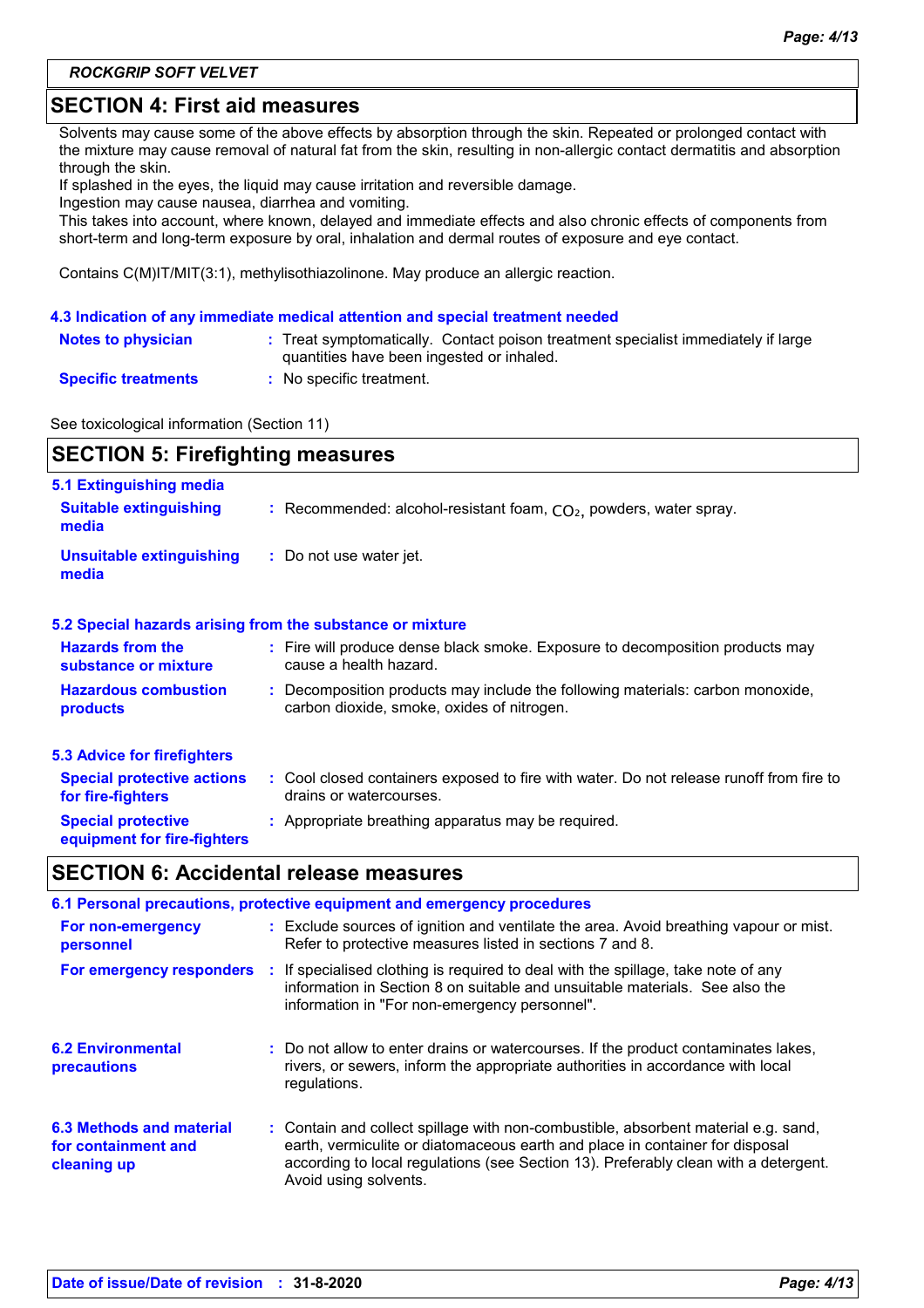# **SECTION 6: Accidental release measures**

| 6.4 Reference to other<br>sections | : See Section 1 for emergency contact information.<br>See Section 8 for information on appropriate personal protective equipment.<br>See Section 13 for additional waste treatment information. |
|------------------------------------|-------------------------------------------------------------------------------------------------------------------------------------------------------------------------------------------------|
|------------------------------------|-------------------------------------------------------------------------------------------------------------------------------------------------------------------------------------------------|

# **SECTION 7: Handling and storage**

The information in this section contains generic advice and guidance. The list of Identified Uses in Section 1 should be consulted for any available use-specific information provided in the Exposure Scenario(s).

| <b>7.1 Precautions for safe</b><br>handling | : Prevent the creation of flammable or explosive concentrations of vapours in air and<br>avoid vapour concentrations higher than the occupational exposure limits.<br>In addition, the product should only be used in areas from which all naked lights and<br>other sources of ignition have been excluded. Electrical equipment should be<br>protected to the appropriate standard.<br>Mixture may charge electrostatically: always use earthing leads when transferring<br>from one container to another.<br>Operators should wear antistatic footwear and clothing and floors should be of the<br>conducting type.<br>Keep away from heat, sparks and flame. No sparking tools should be used.<br>Avoid contact with skin and eyes. Avoid the inhalation of dust, particulates, spray or<br>mist arising from the application of this mixture. Avoid inhalation of dust from<br>sanding.<br>Eating, drinking and smoking should be prohibited in areas where this material is<br>handled, stored and processed.<br>Put on appropriate personal protective equipment (see Section 8).<br>Never use pressure to empty. Container is not a pressure vessel.<br>Always keep in containers made from the same material as the original one.<br>Comply with the health and safety at work laws.<br>Do not allow to enter drains or watercourses.<br>Information on fire and explosion protection<br>Vapours are heavier than air and may spread along floors. Vapours may form<br>explosive mixtures with air. |
|---------------------------------------------|--------------------------------------------------------------------------------------------------------------------------------------------------------------------------------------------------------------------------------------------------------------------------------------------------------------------------------------------------------------------------------------------------------------------------------------------------------------------------------------------------------------------------------------------------------------------------------------------------------------------------------------------------------------------------------------------------------------------------------------------------------------------------------------------------------------------------------------------------------------------------------------------------------------------------------------------------------------------------------------------------------------------------------------------------------------------------------------------------------------------------------------------------------------------------------------------------------------------------------------------------------------------------------------------------------------------------------------------------------------------------------------------------------------------------------------------------------------------------------------------------------------|
|---------------------------------------------|--------------------------------------------------------------------------------------------------------------------------------------------------------------------------------------------------------------------------------------------------------------------------------------------------------------------------------------------------------------------------------------------------------------------------------------------------------------------------------------------------------------------------------------------------------------------------------------------------------------------------------------------------------------------------------------------------------------------------------------------------------------------------------------------------------------------------------------------------------------------------------------------------------------------------------------------------------------------------------------------------------------------------------------------------------------------------------------------------------------------------------------------------------------------------------------------------------------------------------------------------------------------------------------------------------------------------------------------------------------------------------------------------------------------------------------------------------------------------------------------------------------|

#### **7.2 Conditions for safe storage, including any incompatibilities**

Store in accordance with local regulations.

#### **Notes on joint storage**

Keep away from: oxidising agents, strong alkalis, strong acids.

#### **Additional information on storage conditions**

Observe label precautions. Store in a dry, cool and well-ventilated area. Keep away from heat and direct sunlight. Keep away from sources of ignition. No smoking. Prevent unauthorised access. Containers that have been opened must be carefully resealed and kept upright to prevent leakage.

#### **7.3 Specific end use(s)**

**Recommendations :**

- : Not available.
- **Industrial sector specific : solutions** : Not available.

# **SECTION 8: Exposure controls/personal protection**

The information in this section contains generic advice and guidance. Information is provided based on typical anticipated uses of the product. Additional measures might be required for bulk handling or other uses that could significantly increase worker exposure or environmental releases.

#### **8.1 Control parameters**

#### **Occupational exposure limits**

No exposure limit value known.

|            | <b>Recommended monitoring : If this product contains ingredients with exposure limits, personal, workplace</b> |
|------------|----------------------------------------------------------------------------------------------------------------|
| procedures | atmosphere or biological monitoring may be required to determine the effectiveness                             |
|            | of the ventilation or other control measures and/or the necessity to use respiratory                           |
|            | protective equipment. Reference should be made to monitoring standards, such as                                |
|            | the following: European Standard EN 689 (Workplace atmospheres - Guidance for                                  |
|            | the assessment of exposure by inhalation to chemical agents for comparison with                                |
|            | limit values and measurement strategy) European Standard EN 14042 (Workplace                                   |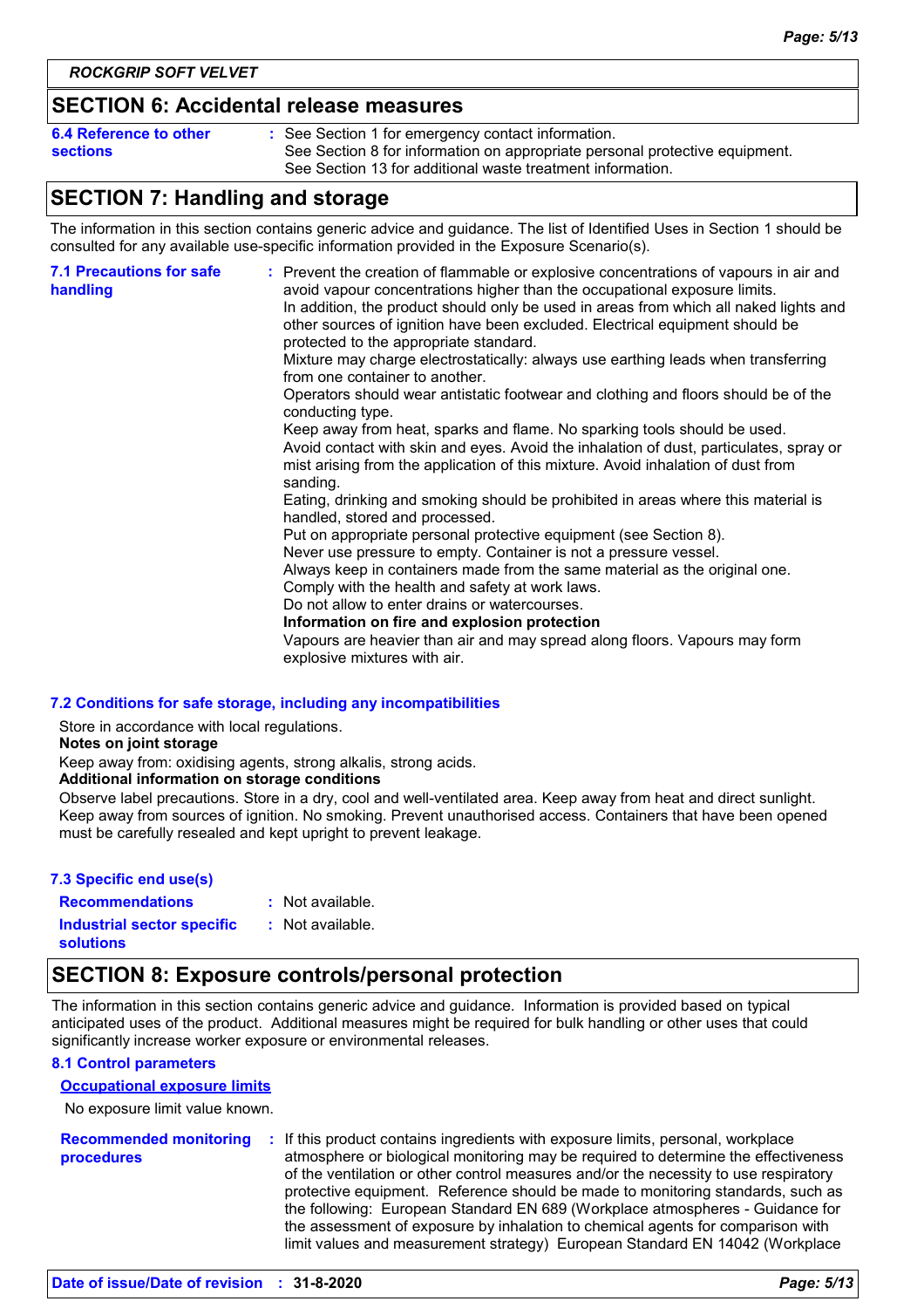# **SECTION 8: Exposure controls/personal protection**

|                                                   | atmospheres - Guide for the application and use of procedures for the assessment<br>of exposure to chemical and biological agents) European Standard EN 482<br>(Workplace atmospheres - General requirements for the performance of procedures<br>for the measurement of chemical agents) Reference to national guidance<br>documents for methods for the determination of hazardous substances will also be<br>required.                                                                                                                                   |
|---------------------------------------------------|-------------------------------------------------------------------------------------------------------------------------------------------------------------------------------------------------------------------------------------------------------------------------------------------------------------------------------------------------------------------------------------------------------------------------------------------------------------------------------------------------------------------------------------------------------------|
| <b>DNELS/DMELS</b><br>No DNELs/DMELs available.   |                                                                                                                                                                                                                                                                                                                                                                                                                                                                                                                                                             |
| <b>PNECs</b>                                      |                                                                                                                                                                                                                                                                                                                                                                                                                                                                                                                                                             |
| No PNECs available                                |                                                                                                                                                                                                                                                                                                                                                                                                                                                                                                                                                             |
| <b>8.2 Exposure controls</b>                      |                                                                                                                                                                                                                                                                                                                                                                                                                                                                                                                                                             |
| <b>Appropriate engineering</b><br><b>controls</b> | : Provide adequate ventilation. Where reasonably practicable, this should be<br>achieved by the use of local exhaust ventilation and good general extraction. If<br>these are not sufficient to maintain concentrations of particulates and solvent<br>vapours below the OEL, suitable respiratory protection must be worn.                                                                                                                                                                                                                                 |
| <b>Individual protection measures</b>             |                                                                                                                                                                                                                                                                                                                                                                                                                                                                                                                                                             |
| <b>Hygiene measures</b>                           | : Wash hands, forearms and face thoroughly after handling chemical products, before<br>eating, smoking and using the lavatory and at the end of the working period.<br>Appropriate techniques should be used to remove potentially contaminated clothing.<br>Contaminated work clothing should not be allowed out of the workplace. Wash<br>contaminated clothing before reusing. Ensure that eyewash stations and safety<br>showers are close to the workstation location.                                                                                 |
| <b>Eye/face protection</b>                        | : Use safety eyewear designed to protect against splash of liquids.                                                                                                                                                                                                                                                                                                                                                                                                                                                                                         |
| <b>Skin protection</b>                            |                                                                                                                                                                                                                                                                                                                                                                                                                                                                                                                                                             |
| <b>Hand protection</b>                            |                                                                                                                                                                                                                                                                                                                                                                                                                                                                                                                                                             |
| <b>Gloves</b>                                     | : When prolonged or frequently repeated contact may occur, a glove with a protection<br>class of 6 (breakthrough time >480 minutes according to EN374) is recommended.<br>Recommended gloves: Viton ® or Nitrile, thickness ≥ 0.38 mm.<br>When only brief contact is expected, a glove with protection class of 2 or higher<br>(breakthrough time > 30 minutes according to EN374) is recommended.<br>Recommended gloves: Nitrile, thickness ≥ 0.12 mm.<br>Gloves should be replaced regularly and if there is any sign of damage to the glove<br>material. |
|                                                   | The performance or effectiveness of the glove may be reduced by physical/chemical<br>damage and poor maintenance.                                                                                                                                                                                                                                                                                                                                                                                                                                           |
| <b>Body protection</b>                            | : Personnel should wear antistatic clothing made of natural fibres or of high-<br>temperature-resistant synthetic fibres.                                                                                                                                                                                                                                                                                                                                                                                                                                   |
| <b>Other skin protection</b>                      | : Appropriate footwear and any additional skin protection measures should be<br>selected based on the task being performed and the risks involved and should be<br>approved by a specialist before handling this product.                                                                                                                                                                                                                                                                                                                                   |
| <b>Respiratory protection</b>                     | : If workers are exposed to concentrations above the exposure limit, they must use<br>appropriate, certified respirators.                                                                                                                                                                                                                                                                                                                                                                                                                                   |
|                                                   | OLD LEAD-BASED PAINTS:                                                                                                                                                                                                                                                                                                                                                                                                                                                                                                                                      |
|                                                   | When surfaces are to be prepared for painting, account should be taken of the age<br>of the property and the possibility that lead-pigmented paint might be present. There<br>is a possibility that ingestion or inhalation of scrapings or dust arising from the<br>preparation work could cause health effects. As a working rule you should assume<br>that this will be the case if the age of the property is pre 1960.                                                                                                                                 |
|                                                   | Where possible wet sanding or chemical stripping methods should be used with<br>surfaces of this type to avoid the creation of dust. When dry sanding cannot be<br>avoided, and effective local exhaust ventilation is not available, it is recommended<br>that a dust respirator is worn, that is approved for use with lead dusts, and its type<br>selected on the basis of the COSHH assessment, taking into account the<br>Workplace Exposure Limit for lead in air. Furthermore, steps should be taken to                                              |
|                                                   |                                                                                                                                                                                                                                                                                                                                                                                                                                                                                                                                                             |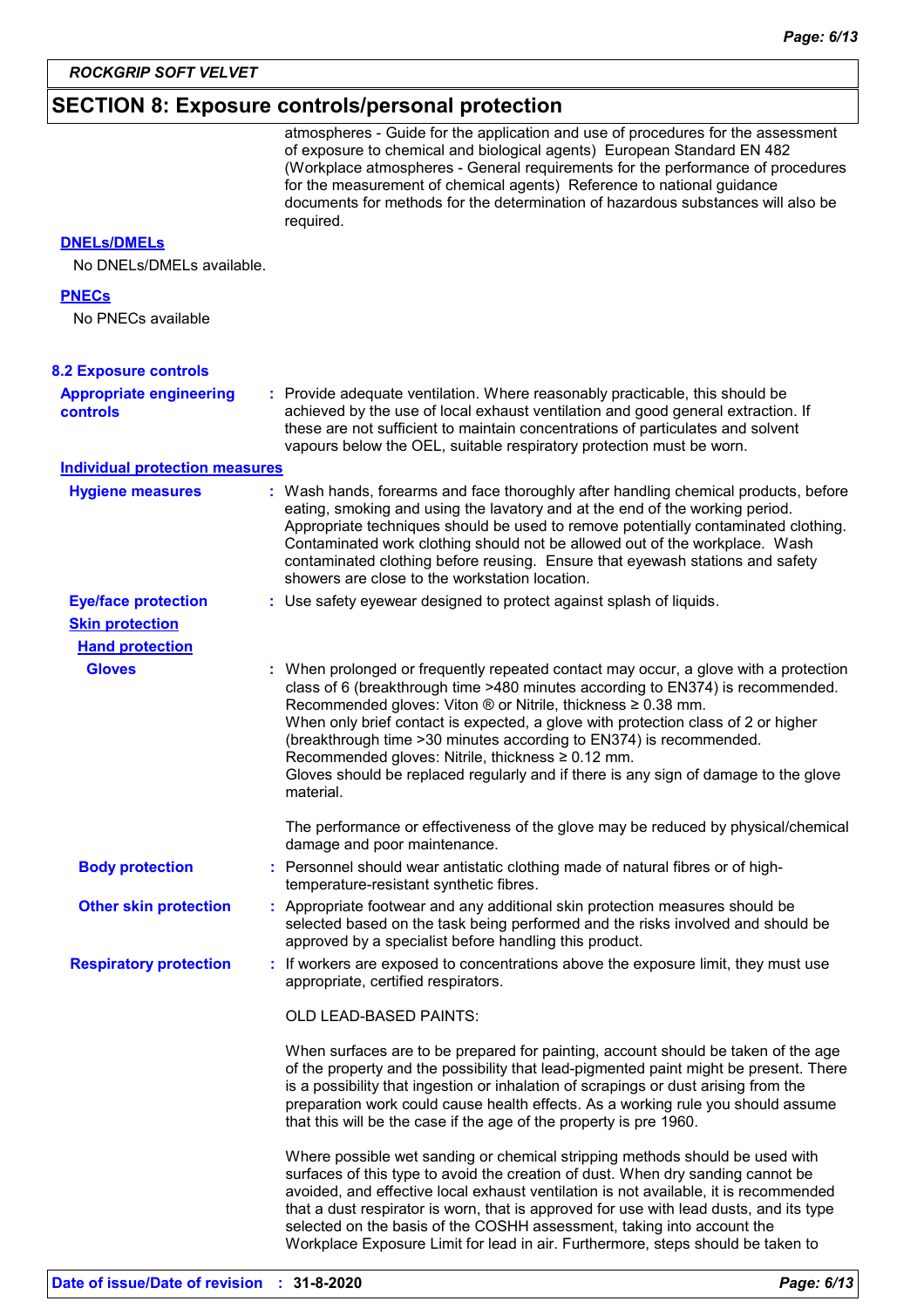# **SECTION 8: Exposure controls/personal protection**

|                               | ensure containment of the dusts created, and that all practicable measures are<br>taken to clean up thoroughly all deposits of dusts in and around the affected area.                                                                                                                                                                                                                                                                                                                                                                                                                                                                                  |
|-------------------------------|--------------------------------------------------------------------------------------------------------------------------------------------------------------------------------------------------------------------------------------------------------------------------------------------------------------------------------------------------------------------------------------------------------------------------------------------------------------------------------------------------------------------------------------------------------------------------------------------------------------------------------------------------------|
|                               | Respiratory protection in case of dust or spray mist formation. (particle filter EN143<br>type P2) Respiratory protection in case of vapour formation. (half mask with<br>combination filter A2-P2 til concentrations of 0,5 Vol%.)                                                                                                                                                                                                                                                                                                                                                                                                                    |
|                               | The current Control of Lead at Work Regulations approved code of practice should<br>be consulted for advice on protective clothing and personal hygiene precautions.<br>Care should also be taken to exclude visitors, members of the household and<br>especially children from the affected area, during the actual work and the<br>subsequent clean up operations. All scrapings, dust, etc. should be disposed of by<br>the professional painting contractor as Hazardous Waste.                                                                                                                                                                    |
|                               | Extra precautions will also need to be taken when burning off old lead-based paints<br>because fumes containing lead will be produced. It is recommended that a<br>respirator, approved for use with particulate fumes of lead is selected on the basis<br>of the COSHH assessment, taking into account the Workplace Exposure Limit for<br>lead in air. Similar precautions to those given above about sanding should be taken<br>with reference to protective clothing, disposal of scrapings and dusts, and exclusion<br>of other personnel and especially children from the building during actual work and<br>the subsequent clean up operations. |
|                               | Avoid the inhalation of dust. Wear suitable face mask if dry sanding. Special<br>precautions should be taken during surface preparation of pre-1960s paint surfaces<br>over wood and metal as they may contain harmful lead.                                                                                                                                                                                                                                                                                                                                                                                                                           |
| <b>Environmental exposure</b> | : Do not allow to enter drains or watercourses.                                                                                                                                                                                                                                                                                                                                                                                                                                                                                                                                                                                                        |

**controls**

# **SECTION 9: Physical and chemical properties**

| 9.1. Information on basic physical and chemical properties |                                                            |
|------------------------------------------------------------|------------------------------------------------------------|
| <b>Appearance</b>                                          |                                                            |
| <b>Physical state</b>                                      | : Liquid.                                                  |
| <b>Colour</b>                                              | : Various: See label.                                      |
| <b>Odour</b>                                               | : Not available.                                           |
| <b>Odour threshold</b>                                     | : Not available.                                           |
| pH                                                         | Not available.                                             |
| <b>Melting point/freezing point</b>                        | : Not available.                                           |
| Initial boiling point and boiling<br>range                 | $: 100^{\circ}$ C                                          |
| <b>Flash point</b>                                         | Not applicable.                                            |
| <b>Evaporation rate</b>                                    | Not available.                                             |
| <b>Upper/lower flammability or</b><br>explosive limits     | : Not available.                                           |
| <b>Vapour pressure</b>                                     | : Not available.                                           |
| <b>Vapour density</b>                                      | : Not available.                                           |
| <b>Relative density</b>                                    | : 1,238                                                    |
| <b>Solubility(ies)</b>                                     | : Easily soluble in the following materials: cold water.   |
| <b>Partition coefficient: n-octanol/</b><br>water          | : Not available.                                           |
| <b>Auto-ignition temperature</b>                           | : Not available.                                           |
| <b>Decomposition temperature</b>                           | : Not available.                                           |
| <b>Viscosity</b>                                           | : Kinematic (room temperature): $12,92$ cm <sup>2</sup> /s |
| <b>Explosive properties</b>                                | : Not available.                                           |
| <b>Oxidising properties</b>                                | : Not available.                                           |
| 9.2. Other information                                     |                                                            |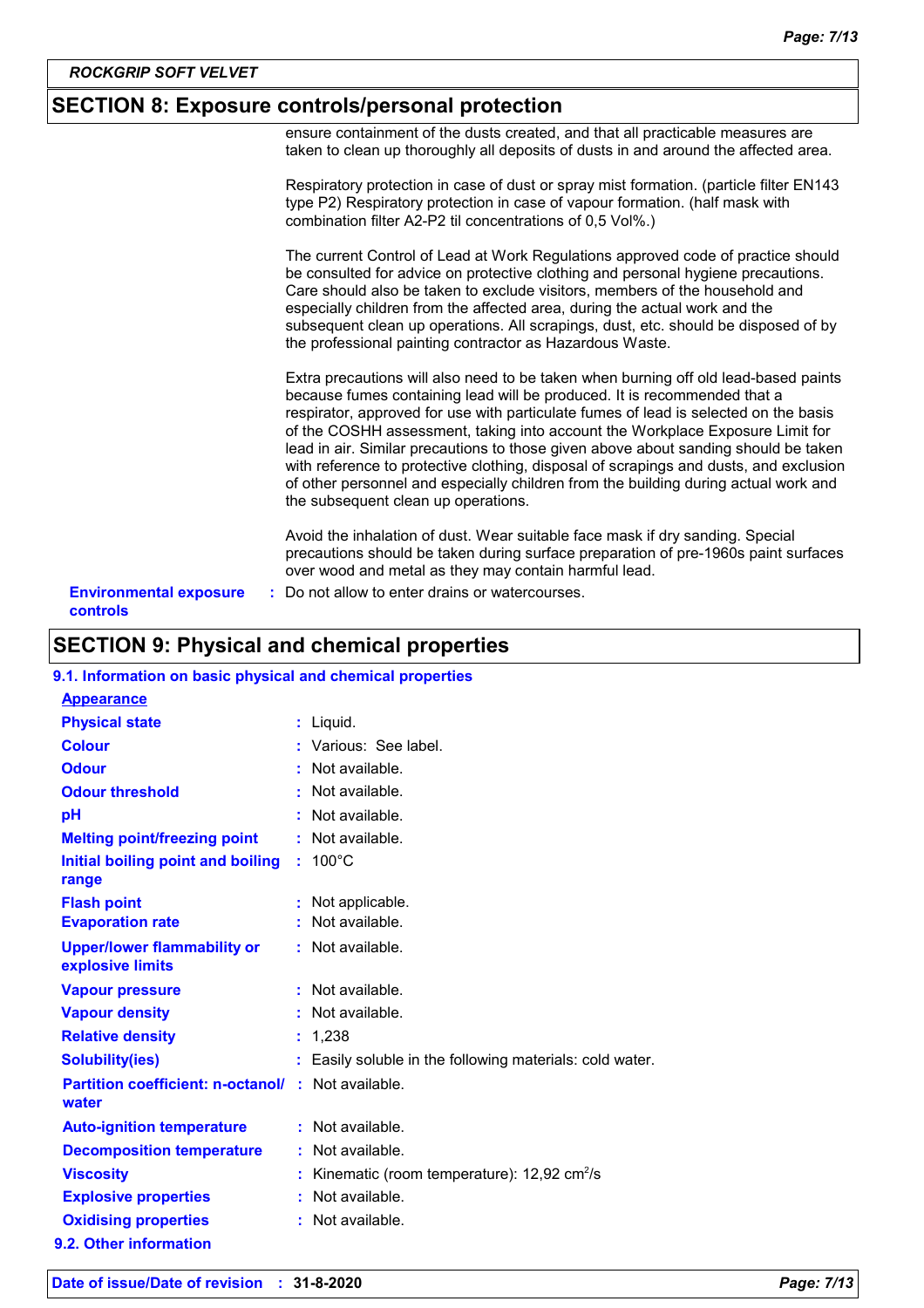# **SECTION 9: Physical and chemical properties**

**Solubility in water :** Not available.

#### **SECTION 10: Stability and reactivity**

| <b>10.1 Reactivity</b>                            | : No specific test data related to reactivity available for this product or its ingredients.                                        |
|---------------------------------------------------|-------------------------------------------------------------------------------------------------------------------------------------|
| <b>10.2 Chemical stability</b>                    | : Stable under recommended storage and handling conditions (see Section 7).                                                         |
| <b>10.3 Possibility of</b><br>hazardous reactions | : Under normal conditions of storage and use, hazardous reactions will not occur.                                                   |
| <b>10.4 Conditions to avoid</b>                   | : When exposed to high temperatures may produce hazardous decomposition<br>products.                                                |
| 10.5 Incompatible materials                       | : Keep away from the following materials to prevent strong exothermic reactions:<br>oxidising agents, strong alkalis, strong acids. |
| <b>10.6 Hazardous</b><br>decomposition products   | : Decomposition products may include the following materials: carbon monoxide,<br>carbon dioxide, smoke, oxides of nitrogen.        |

# **SECTION 11: Toxicological information**

#### **11.1 Information on toxicological effects**

There are no data available on the mixture itself. The mixture has been assessed following the conventional method of the CLP Regulation (EC) No 1272/2008 and is classified for toxicological properties accordingly. See Sections 2 and 3 for details.

Exposure to component solvent vapour concentrations in excess of the stated occupational exposure limit may result in adverse health effects such as mucous membrane and respiratory system irritation and adverse effects on the kidneys, liver and central nervous system. Symptoms and signs include headache, dizziness, fatigue, muscular weakness, drowsiness and, in extreme cases, loss of consciousness.

Solvents may cause some of the above effects by absorption through the skin. Repeated or prolonged contact with the mixture may cause removal of natural fat from the skin, resulting in non-allergic contact dermatitis and absorption through the skin.

If splashed in the eyes, the liquid may cause irritation and reversible damage.

Ingestion may cause nausea, diarrhea and vomiting.

This takes into account, where known, delayed and immediate effects and also chronic effects of components from short-term and long-term exposure by oral, inhalation and dermal routes of exposure and eye contact.

Contains C(M)IT/MIT(3:1), methylisothiazolinone. May produce an allergic reaction.

#### **Acute toxicity**

**Conclusion/Summary :** Not available.

#### **Acute toxicity estimates**

Not available.

#### **Irritation/Corrosion**

| <b>Product/ingredient name</b> | <b>Result</b>          | <b>Species</b> | <b>Score</b>             | <b>Exposure</b>                            | <b>Observation</b> |
|--------------------------------|------------------------|----------------|--------------------------|--------------------------------------------|--------------------|
| lammonia                       | Eyes - Severe irritant | Rabbit         | -                        | 250                                        |                    |
|                                | Eyes - Severe irritant | Rabbit         | ۰                        | Micrograms<br>$ 0,5$ minutes<br>milligrams |                    |
| $C(M)$ IT/MIT $(3:1)$          | Skin - Severe irritant | Human          | $\overline{\phantom{0}}$ | 0.01 Percent                               |                    |
| <b>Conclusion/Summary</b>      | : Not available.       |                |                          |                                            |                    |
| <b>Sensitisation</b>           |                        |                |                          |                                            |                    |
| <b>Conclusion/Summary</b>      | : Not available.       |                |                          |                                            |                    |
| <b>Mutagenicity</b>            |                        |                |                          |                                            |                    |
| <b>Conclusion/Summary</b>      | : Not available.       |                |                          |                                            |                    |
| <b>Carcinogenicity</b>         |                        |                |                          |                                            |                    |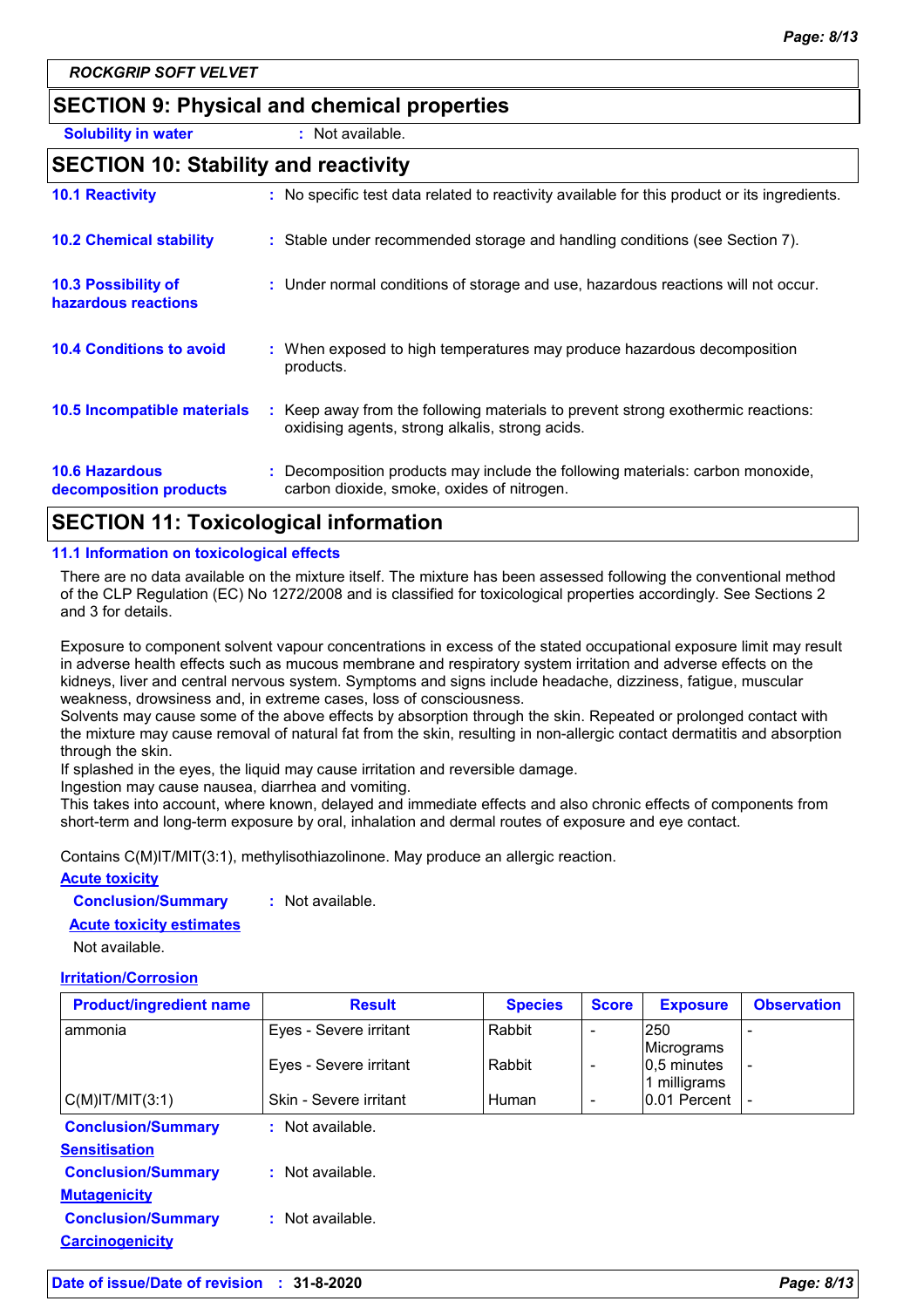#### *ROCKGRIP SOFT VELVET*

# **SECTION 11: Toxicological information**

| <b>Conclusion/Summary</b> | : Not available. |
|---------------------------|------------------|
|---------------------------|------------------|

**Reproductive toxicity**

**Conclusion/Summary :** Not available.

**Teratogenicity**

**Conclusion/Summary :** Not available.

#### **Specific target organ toxicity (single exposure)**

| <b>Product/ingredient name</b> | <b>Category</b> | <b>Route of</b><br>exposure | <b>Target organs</b>              |
|--------------------------------|-----------------|-----------------------------|-----------------------------------|
| I ammonia                      | Category 3      | Not applicable.             | Respiratory tract<br>l irritation |

#### **Specific target organ toxicity (repeated exposure)**

Not available.

#### **Aspiration hazard**

Not available.

**Other information :** : Not available.

# **SECTION 12: Ecological information**

#### **12.1 Toxicity**

There are no data available on the mixture itself. Do not allow to enter drains or watercourses.

The mixture has been assessed following the summation method of the CLP Regulation (EC) No 1272/2008 and is classified for eco-toxicological properties accordingly. See Sections 2 and 3 for details.

| I Fish - Gambusia affinis - Adult<br>Acute LC50 37 ppm Fresh water<br><b>Tammonia</b> | <b>Product/ingredient name</b><br><b>Result</b> | <b>Species</b> | <b>Exposure</b> |
|---------------------------------------------------------------------------------------|-------------------------------------------------|----------------|-----------------|
|                                                                                       |                                                 |                | 96 hours        |

**Conclusion/Summary :** Not available.

#### **12.2 Persistence and degradability**

**Conclusion/Summary :** Not available.

#### **12.3 Bioaccumulative potential**

Not available.

| <b>12.4 Mobility in soil</b>                            |                   |
|---------------------------------------------------------|-------------------|
| <b>Soil/water partition</b><br><b>coefficient (Koc)</b> | : Not available.  |
| <b>Mobility</b>                                         | : Not available.  |
| 12.5 Results of PBT and vPvB assessment                 |                   |
| <b>PBT</b>                                              | : Not applicable. |
| <b>vPvB</b>                                             | : Not applicable. |
|                                                         |                   |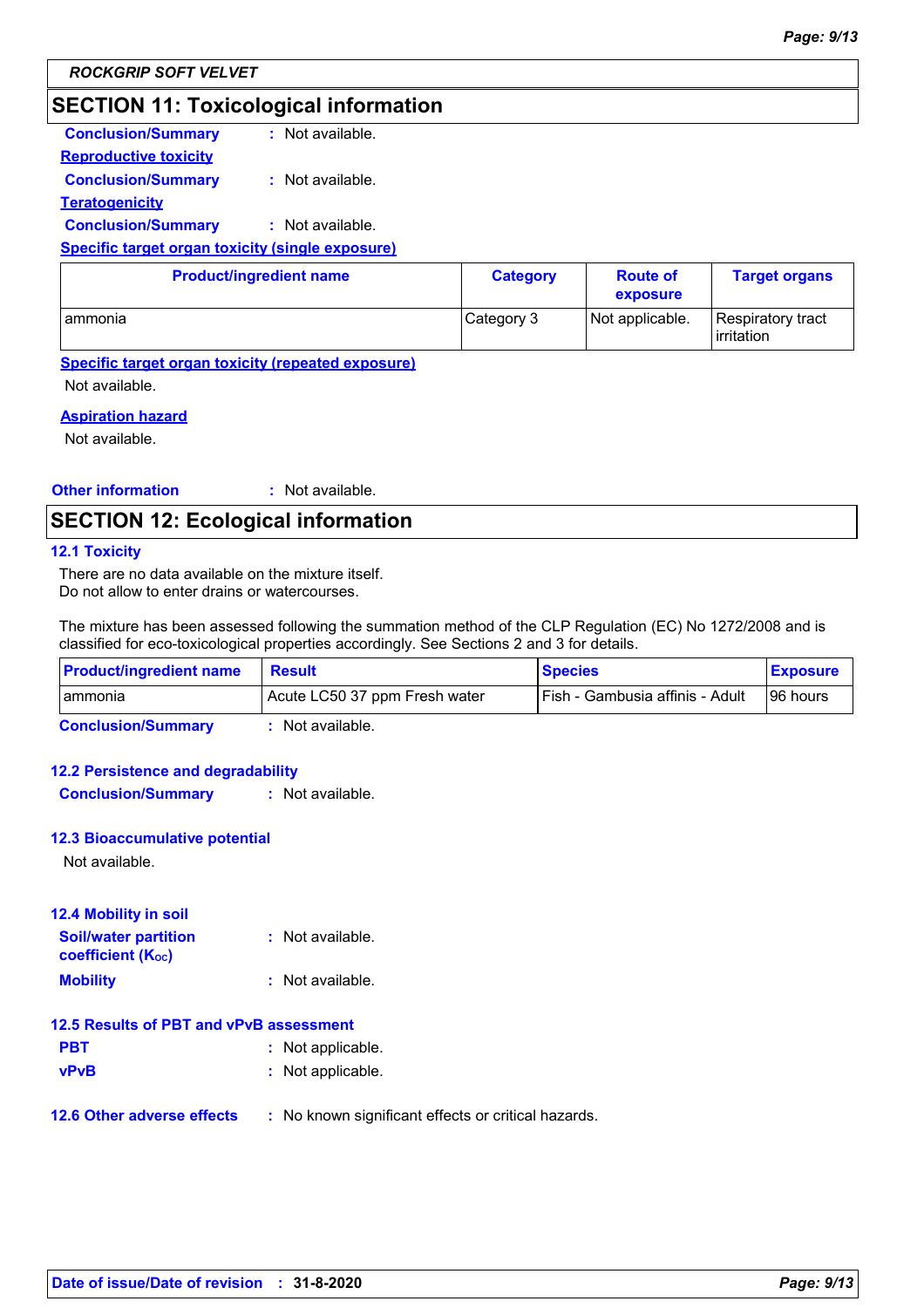# **SECTION 13: Disposal considerations**

The information in this section contains generic advice and guidance. The list of Identified Uses in Section 1 should be consulted for any available use-specific information provided in the Exposure Scenario(s).

#### **13.1 Waste treatment methods**

| <b>Product</b>                 |                                    |                                                                                                                                                                                                                                                                                                                                                                                                                                                                                                                |
|--------------------------------|------------------------------------|----------------------------------------------------------------------------------------------------------------------------------------------------------------------------------------------------------------------------------------------------------------------------------------------------------------------------------------------------------------------------------------------------------------------------------------------------------------------------------------------------------------|
| <b>Methods of disposal</b>     | all authorities with jurisdiction. | : The generation of waste should be avoided or minimised wherever possible.<br>Disposal of this product, solutions and any by-products should at all times comply<br>with the requirements of environmental protection and waste disposal legislation<br>and any regional local authority requirements. Dispose of surplus and non-<br>recyclable products via a licensed waste disposal contractor. Waste should not be<br>disposed of untreated to the sewer unless fully compliant with the requirements of |
| <b>Hazardous waste</b>         |                                    | : The classification of the product may meet the criteria for a hazardous waste.                                                                                                                                                                                                                                                                                                                                                                                                                               |
| <b>Disposal considerations</b> |                                    | Do not allow to enter drains or watercourses.<br>Dispose of according to all federal, state and local applicable regulations.<br>If this product is mixed with other wastes, the original waste product code may no<br>longer apply and the appropriate code should be assigned.<br>For further information, contact your local waste authority.                                                                                                                                                               |
| <b>Packaging</b>               |                                    |                                                                                                                                                                                                                                                                                                                                                                                                                                                                                                                |
| <b>Methods of disposal</b>     | when recycling is not feasible.    | The generation of waste should be avoided or minimised wherever possible. Waste<br>packaging should be recycled. Incineration or landfill should only be considered                                                                                                                                                                                                                                                                                                                                            |
| <b>Disposal considerations</b> | national legal provisions.         | Using information provided in this safety data sheet, advice should be obtained from<br>the relevant waste authority on the classification of empty containers.<br>Empty containers must be scrapped or reconditioned.<br>Dispose of containers contaminated by the product in accordance with local or                                                                                                                                                                                                        |
| <b>Type of packaging</b>       |                                    | European waste catalogue (EWC)                                                                                                                                                                                                                                                                                                                                                                                                                                                                                 |
| <b>CEPE Paint Guidelines</b>   | 15 01 10*                          | packaging containing residues of or contaminated by<br>hazardous substances                                                                                                                                                                                                                                                                                                                                                                                                                                    |
| <b>Special precautions</b>     |                                    | This material and its container must be disposed of in a safe way. Care should be<br>taken when handling emptied containers that have not been cleaned or rinsed out.<br>Empty containers or liners may retain some product residues. Avoid dispersal of<br>spilt material and runoff and contact with soil, waterways, drains and sewers.                                                                                                                                                                     |

# **SECTION 14: Transport information**

**Information pertaining to IATA and ADN is considered not relevant since the material is not packaged in the correct approved packaging required of these methods of transport.**

|                                                           | <b>ADR</b>      | <b>IMDG</b>              |
|-----------------------------------------------------------|-----------------|--------------------------|
| 14.1 UN number                                            | Not regulated.  | Not regulated.           |
| 14.2 UN proper<br>shipping name                           | Not applicable. | Not applicable.          |
| <b>14.3 Transport</b><br>hazard class(es)<br><b>Class</b> | Not applicable. | Not applicable.          |
| <b>Subsidiary class</b>                                   | -               | $\overline{\phantom{0}}$ |
| <b>14.4 Packing group</b>                                 | Not applicable. | Not applicable.          |
| 14.5<br><b>Environmental</b><br><b>hazards</b>            |                 |                          |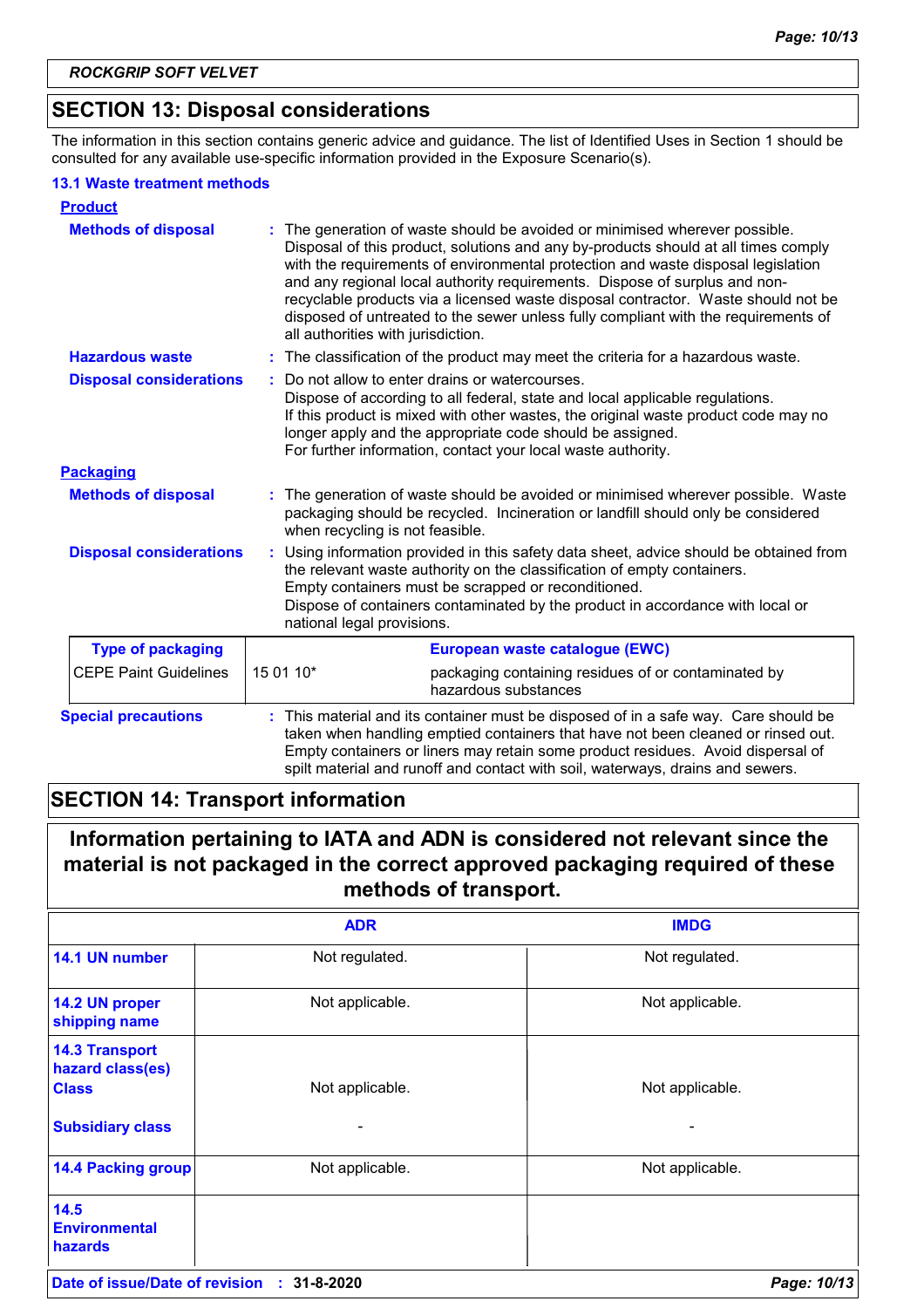# **Information pertaining to IATA and ADN is considered not relevant since the material is not packaged in the correct approved packaging required of these methods of transport.**

| <b>Marine pollutant</b>                                                              | No.                                                                                                                                                                                                                    | No.             |
|--------------------------------------------------------------------------------------|------------------------------------------------------------------------------------------------------------------------------------------------------------------------------------------------------------------------|-----------------|
| <b>Marine pollutant</b><br>substances                                                |                                                                                                                                                                                                                        | Not available.  |
| 14.6 Special<br>precautions for<br><b>user</b>                                       | Transport within user's premises: always<br>transport in closed containers that are upright<br>and secure. Ensure that persons transporting<br>the product know what to do in the event of an<br>accident or spillage. |                 |
| <b>HI/Kemler number</b>                                                              | Not available.                                                                                                                                                                                                         |                 |
| <b>Emergency</b><br>schedules (EmS)                                                  |                                                                                                                                                                                                                        | Not applicable. |
| 14.7 Transport in bulk<br>according to Annex II of<br><b>MARPOL and the IBC Code</b> | : Not applicable.                                                                                                                                                                                                      |                 |
| <b>Additional</b><br>information                                                     |                                                                                                                                                                                                                        |                 |
|                                                                                      |                                                                                                                                                                                                                        |                 |

# **SECTION 15: Regulatory information**

# **15.1 Safety, health and environmental regulations/legislation specific for the substance or mixture**

#### **EU Regulation (EC) No. 1907/2006 (REACH)**

#### **Annex XIV - List of substances subject to authorisation**

#### **Annex XIV**

None of the components are listed, or the component present is below its threshold.

#### **Substances of very high concern**

None of the components are listed, or the component present is below its threshold.

#### **Annex XVII - Restrictions : Not applicable.**

**on the manufacture, placing on the market and use of certain dangerous substances, mixtures and articles**

#### **Other EU regulations**

**VOC for Ready-for-Use Mixture :** Not applicable.

**Ozone depleting substances (1005/2009/EU)**

Not listed.

# **Prior Informed Consent (PIC) (649/2012/EU)**

Not listed.

#### **Seveso Directive**

This product is not controlled under the Seveso Directive.

#### **International regulations**

**Chemical Weapon Convention List Schedules I, II & III Chemicals**

#### Not listed.

**Montreal Protocol (Annexes A, B, C, E)**

Not listed.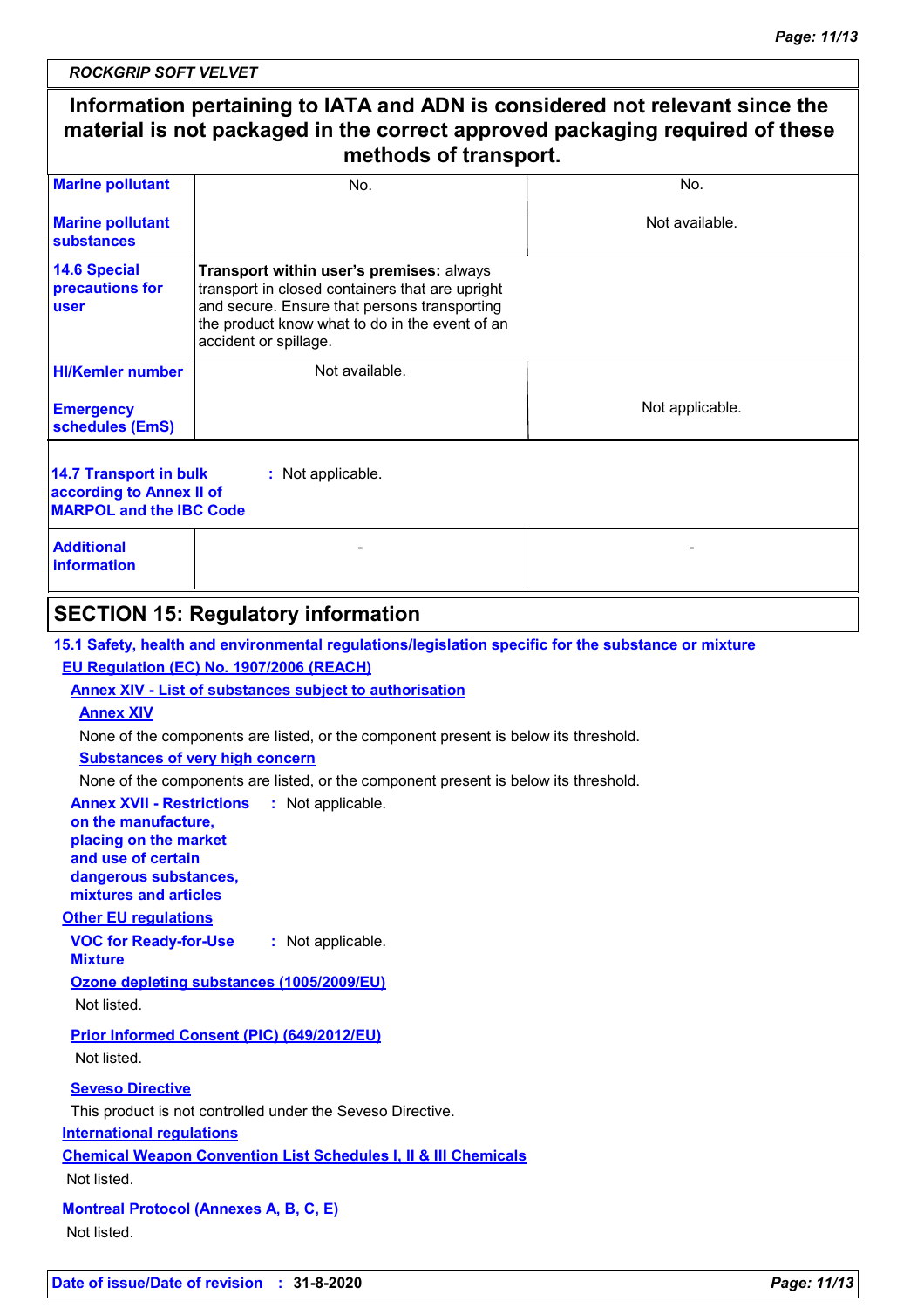## **SECTION 15: Regulatory information**

**Stockholm Convention on Persistent Organic Pollutants**

Not listed.

#### **Rotterdam Convention on Prior Informed Consent (PIC)** Not listed.

#### **UNECE Aarhus Protocol on POPs and Heavy Metals**

Not listed.

# **15.2 Chemical safety** : No Chemical Safety Assessment has been carried out.

**assessment**

### **SECTION 16: Other information**

#### **CEPE code :** 1

#### $\nabla$  Indicates information that has changed from previously issued version.

|  | <b>Abbreviations and acronyms : ATE = Acute Toxicity Estimate</b><br>CLP = Classification, Labelling and Packaging Regulation [Regulation (EC) No.<br>1272/2008] |
|--|------------------------------------------------------------------------------------------------------------------------------------------------------------------|
|  | DMEL = Derived Minimal Effect Level                                                                                                                              |
|  | DNEL = Derived No Effect Level                                                                                                                                   |
|  | EUH statement = CLP-specific Hazard statement                                                                                                                    |
|  | PBT = Persistent, Bioaccumulative and Toxic                                                                                                                      |
|  | <b>PNEC = Predicted No Effect Concentration</b>                                                                                                                  |
|  | <b>RRN = REACH Registration Number</b>                                                                                                                           |
|  | vPvB = Very Persistent and Very Bioaccumulative                                                                                                                  |

#### **Procedure used to derive the classification according to Regulation (EC) No. 1272/2008 [CLP/GHS]**

| <b>Classification</b>   | <b>Justification</b> |
|-------------------------|----------------------|
| Skin Sens. 1, H317      | Calculation method   |
| Aquatic Chronic 3, H412 | Calculation method   |

#### **Full text of abbreviated H statements**

| H <sub>301</sub> | Toxic if swallowed.                                   |
|------------------|-------------------------------------------------------|
| H310             | Fatal in contact with skin.                           |
| H314             | Causes severe skin burns and eye damage.              |
| H317             | May cause an allergic skin reaction.                  |
| H318             | Causes serious eye damage.                            |
| H330             | Fatal if inhaled.                                     |
| H335             | May cause respiratory irritation.                     |
| H400             | Very toxic to aquatic life.                           |
| H410             | Very toxic to aquatic life with long lasting effects. |
| H412             | Harmful to aquatic life with long lasting effects.    |

#### **Full text of classifications [CLP/GHS]**

| Date of issue/ Date of    | $: 31 - 8 - 2020$ |                                                  |
|---------------------------|-------------------|--------------------------------------------------|
| Date of printing          | $: 1 - 9 - 2020$  |                                                  |
|                           |                   | (Respiratory tract irritation) - Category 3      |
| <b>STOT SE 3, H335</b>    |                   | SPECIFIC TARGET ORGAN TOXICITY - SINGLE EXPOSURE |
| Skin Sens. 1A, H317       |                   | SKIN SENSITISATION - Category 1A                 |
| <b>Skin Sens. 1, H317</b> |                   | SKIN SENSITISATION - Category 1                  |
| Skin Corr. 1C, H314       |                   | SKIN CORROSION/IRRITATION - Category 1C          |
| Skin Corr. 1B, H314       |                   | SKIN CORROSION/IRRITATION - Category 1B          |
| Eye Dam. 1, H318          |                   | SERIOUS EYE DAMAGE/EYE IRRITATION - Category 1   |
| Aquatic Chronic 3, H412   |                   | LONG-TERM (CHRONIC) AQUATIC HAZARD - Category 3  |
| Aquatic Chronic 1, H410   |                   | LONG-TERM (CHRONIC) AQUATIC HAZARD - Category 1  |
| Aquatic Acute 1, H400     |                   | SHORT-TERM (ACUTE) AQUATIC HAZARD - Category 1   |
| Acute Tox. 3, H301        |                   | <b>ACUTE TOXICITY (oral) - Category 3</b>        |
| Acute Tox. 2, H330        |                   | <b>ACUTE TOXICITY (inhalation) - Category 2</b>  |
| Acute Tox. 2, H310        |                   | ACUTE TOXICITY (dermal) - Category 2             |

#### **Date of issue/Date of revision : 31-8-2020** *Page: 12/13*

**revision**